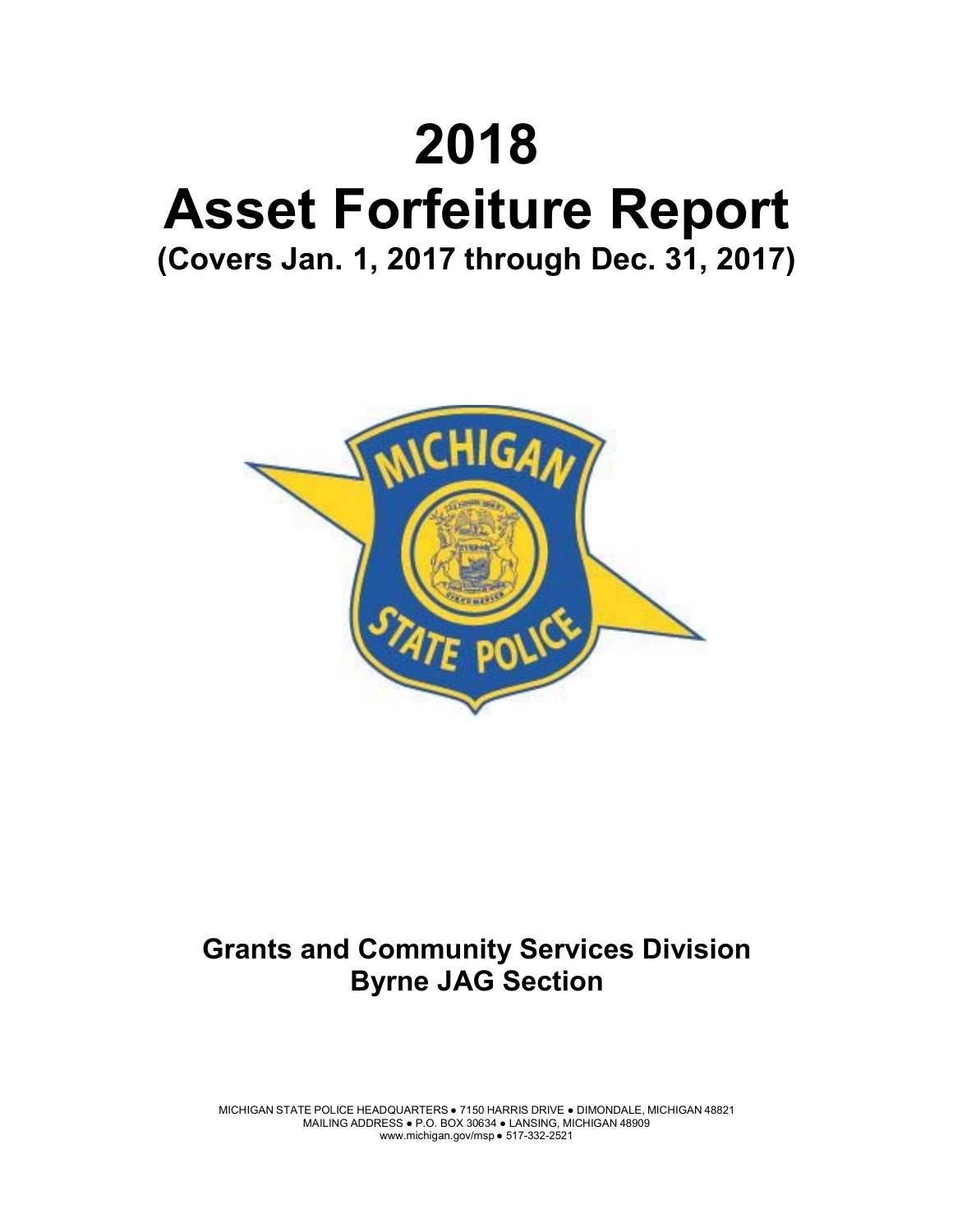## **TABLE OF CONTENTS**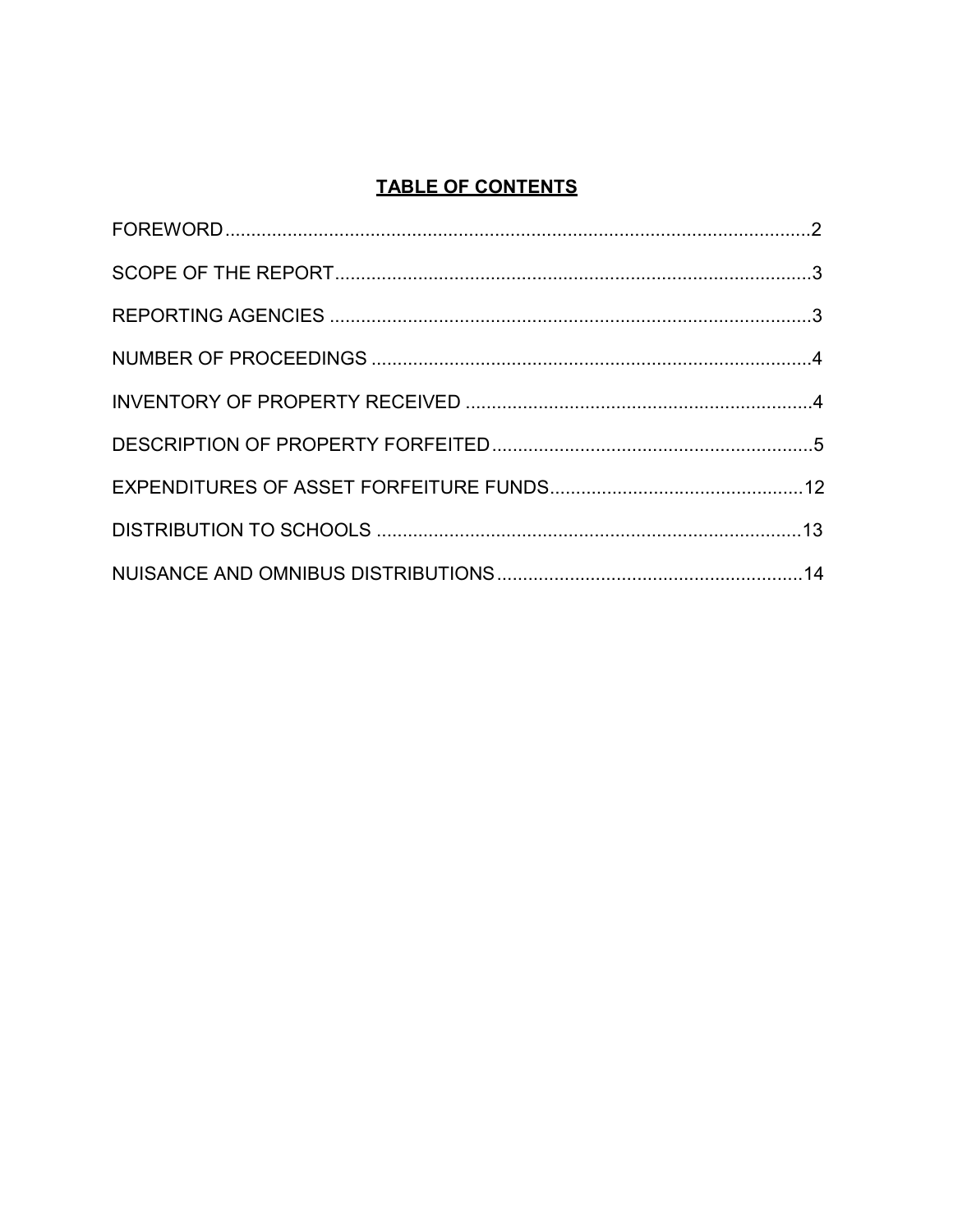

RICK SNYDER GOVERNOR

DEPARTMENT OF STATE POLICE LANSING

STATE OF MICHIGAN COL. KRISTE KIBBEY ETUE DIRECTOR

June 30, 2018

Mr. Jeff Cobb Secretary of the Senate Michigan Senate P.O. Box 30036 Lansing, Michigan 48909 Mr. Gary Randall Clerk of the House Michigan House of Representatives P.O. Box 30014 Lansing, Michigan 48909

Dear Mr. Cobb and Mr. Randall:

I am pleased to present to the Michigan Legislature the 25th annual Asset Forfeiture Report. Michigan's asset forfeiture laws provide for the seizure of cash and property assets of drug traffickers and other criminal organizations when that property is obtained through illegal activity. The report this year is the second to be submitted as required by The Uniform Forfeiture Reporting Act, 2015 PA 148, which became effective February 1, 2016.

The act repealed the prior asset forfeiture reporting requirements and requires submission of a summary to the Michigan Department of State Police of the reporting agency's activities regarding forfeiture of property under the following sections of law: Public Health Code, MCL 333.7521-333.7533 (Controlled Substances); the Identity Theft Protection Act, MCL 445.79d; Revised Judicature Act of 1961; MCL 600.4701-600.4709 (Omnibus); and Revised Judicature Act of 1961, MCL 600.3801-600.3840 (Public Nuisance). Additionally, the type of information to be reported for each seizure and forfeiture of property was expanded to provide for greater transparency regarding the government seizure of private property.

This report covers the period of January 1, 2017, through December 31, 2017. This is the first report in which all reporting agencies submitted forfeiture data based upon the calendar year. Over \$13 million in cash and assets amassed by drug traffickers was forfeited. Extensive multi-agency coordination is evident in this report and, as a result, considerable assets were obtained through the joint enforcement efforts of agencies at the federal, state, and local levels.

Asset forfeiture funds were used to enhance law enforcement by providing resources for equipment, personnel, vehicles, training, and supplies. Assets seized pursuant to this program also allowed some agencies to contribute monies to non-profit organizations that assist in obtaining information from citizens for solving crimes.

I commend our law enforcement community for the tremendous job they have done and submit this report for your information and review.

Sincerély

MICHIGAN STATE POLICE HEADQUARTERS • 7150 HARRIS DRIVE • DIMONDALE, MICHIGAN 48821 MAILING ADDRESS • P.O. BOX 30634 • LANSING, MICHIGAN 48909 www.michigan.gov/msp • 517-332-2521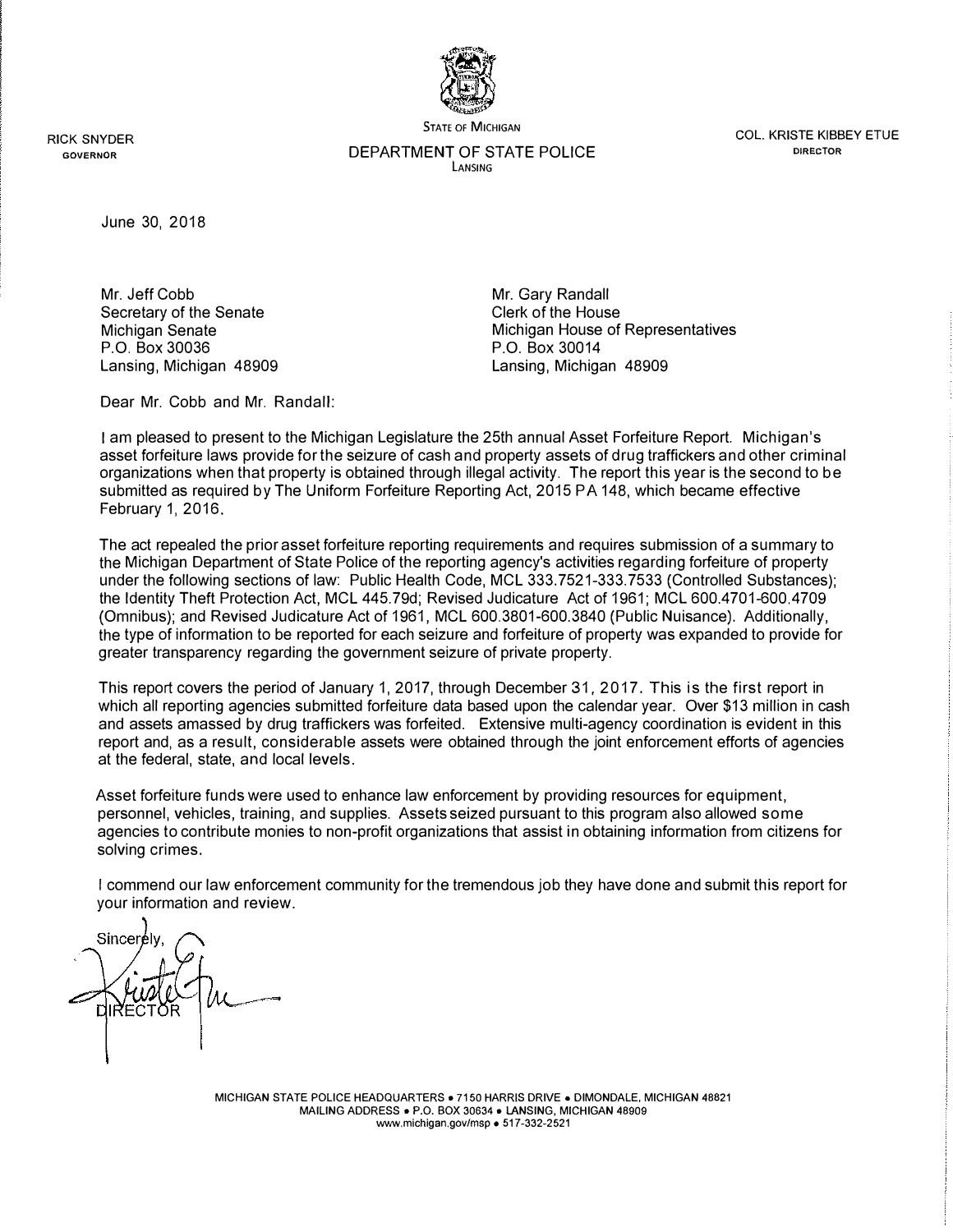#### **FOREWORD**

This is the 25th annual Asset Forfeiture Report; however, it is the second of its kind under the Uniform Forfeiture Reporting Act. Effective February 1, 2016, Public Act 148 of 2015 created the Uniform Forfeiture Reporting Act that repealed prior forfeiture reporting requirements under the Public Health Code, and mandated forfeiture reporting requirements under four sections of law: Public Health Code, MCL 333.7521-333.7533 (Controlled Substances); the Identity Theft Protection Act, MCL 445.79d; Revised Judicature Act of 1961; MCL 600.4701-600.4709 (Omnibus); and Revised Judicature Act of 1961, MCL 600.3801-00.3840 (Public Nuisance).

This report is a compilation of Reporting Agencies' Government Asset Forfeiture Report online submissions by Michigan law enforcement agencies, prosecutors, counties, townships, cities, and villages to the Michigan State Police (MSP), Grants and Community Services Division (GCSD), Byrne Justice Assistance Grant (Byrne JAG) Section. As a result of the expanded inventory requirements under the act, 6,667 forfeited property records were submitted to the MSP. The content of the records submitted is summarized for brevity in this report.

Of the 1,820 Reporting Agencies' Government Asset Forfeiture Reports submitted to the MSP, 278 law enforcement agencies reported receiving funds from asset forfeiture during this reporting period. More than \$11.8 million in cash was seized, and over \$13.1 million in cash and property was awarded to law enforcement during this reporting period.

Collaboration and coordination are hallmarks of Michigan's effort to overcome drug trafficking and other criminal activity in our communities. A significant portion of assets seized was obtained as a result of local, state, and federal agencies working together. Michigan's multijurisdictional task forces are a good example of coordinated regional law enforcement aimed at dangerous criminals.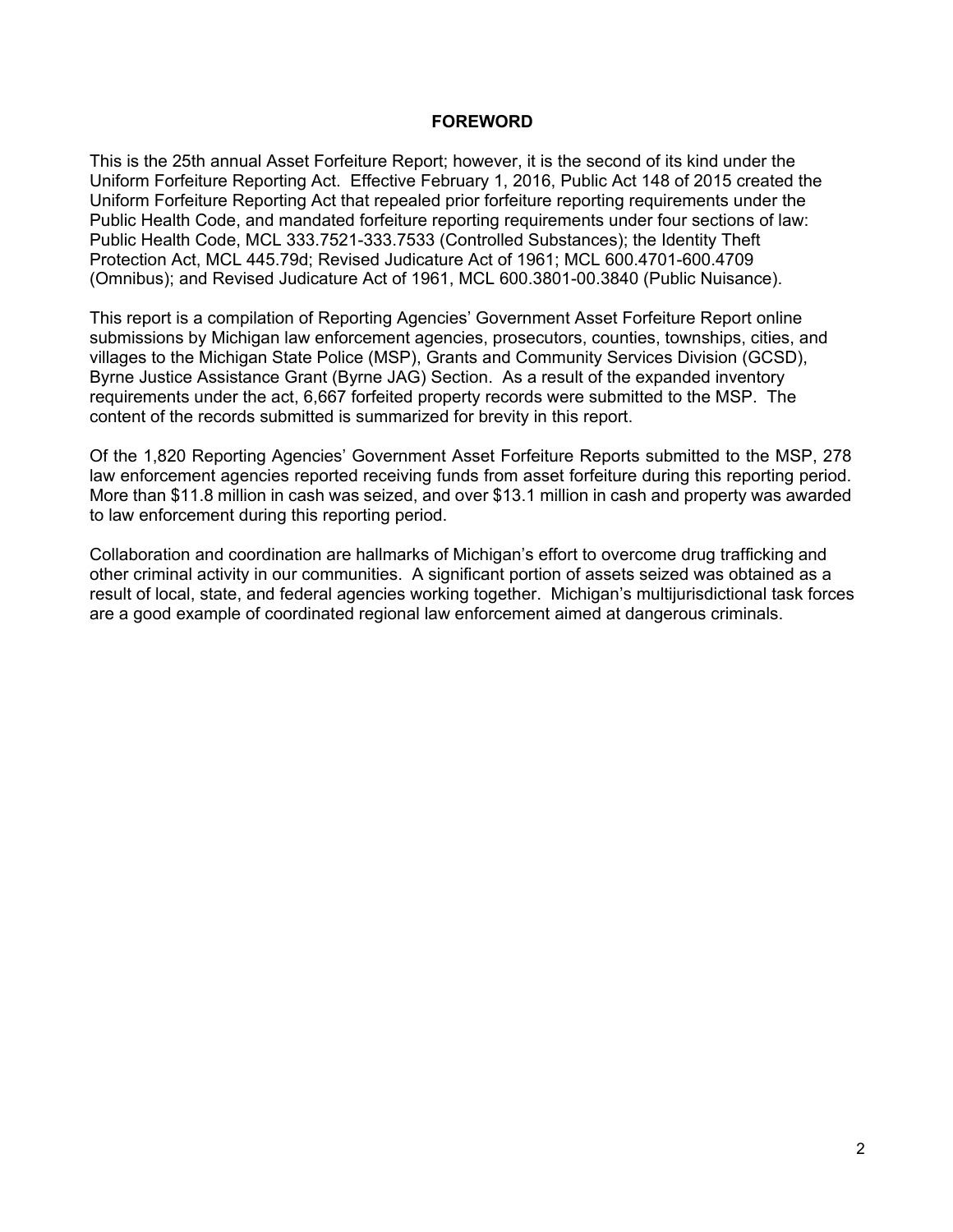#### **SCOPE OF THE REPORT**

The Uniform Forfeiture Reporting Act defines "reporting agency" to mean one of the following*: (i) If property is seized by or forfeited to a local unit of government, that local unit of government means a village, city, township, or county. (ii) If property is seized by or forfeited to the State of Michigan, the state department or agency effectuating the seizure or forfeiture is the reporting agency. "Local unit of government" means a village, city, township, or county.* Asset forfeiture reporting submissions were solicited from every unit of government in the state of Michigan.

#### **Section I: Identification**

The following tables provide information regarding the types of agencies that were requested to submit an asset forfeiture report and the responses received from that request:

| <b>Agencies</b>                      | <b>Agencies</b><br>Submitting a<br><b>Report Including</b><br><b>Asset Forfeitures</b> | <b>Agencies</b><br><b>Submitting a Report</b><br><b>With NO Asset</b><br><b>Forfeitures</b> | <b>Agencies that</b><br><b>DID NOT</b><br><b>Submit a Report</b> |
|--------------------------------------|----------------------------------------------------------------------------------------|---------------------------------------------------------------------------------------------|------------------------------------------------------------------|
| Local Police Agencies (480)          | 190                                                                                    | 290                                                                                         | 0                                                                |
| Multijurisdictional Task Forces (26) | 25                                                                                     |                                                                                             | 0                                                                |
| MSP(1)                               |                                                                                        | 0                                                                                           | 0                                                                |
| Sheriff's Offices (83)               | 44                                                                                     | 39                                                                                          | 0                                                                |
| Prosecuting Attorneys (83)           | 5                                                                                      | 78                                                                                          | 0                                                                |
| <b>Total</b>                         | 265                                                                                    | 408                                                                                         |                                                                  |

| <b>Added Reporting Agencies</b> | <b>Agencies</b><br>Submitting a<br><b>Report</b> | <b>Agencies Submitting a</b><br><b>Report With NO Asset</b><br><b>Forfeitures</b> |
|---------------------------------|--------------------------------------------------|-----------------------------------------------------------------------------------|
| Counties                        | 4                                                | 4                                                                                 |
| Townships                       | 803                                              | 801                                                                               |
| <b>Cities</b>                   | 30                                               | 30                                                                                |
| Villages                        | 113                                              | 113                                                                               |
| Departments of State Government | 4                                                | 4                                                                                 |
| <b>Total</b>                    | 954                                              | 952                                                                               |

Note: Many local units of government maintain their own police agency or contract for police services. Therefore, the police agency executes and reports asset forfeitures on behalf of the unit of government.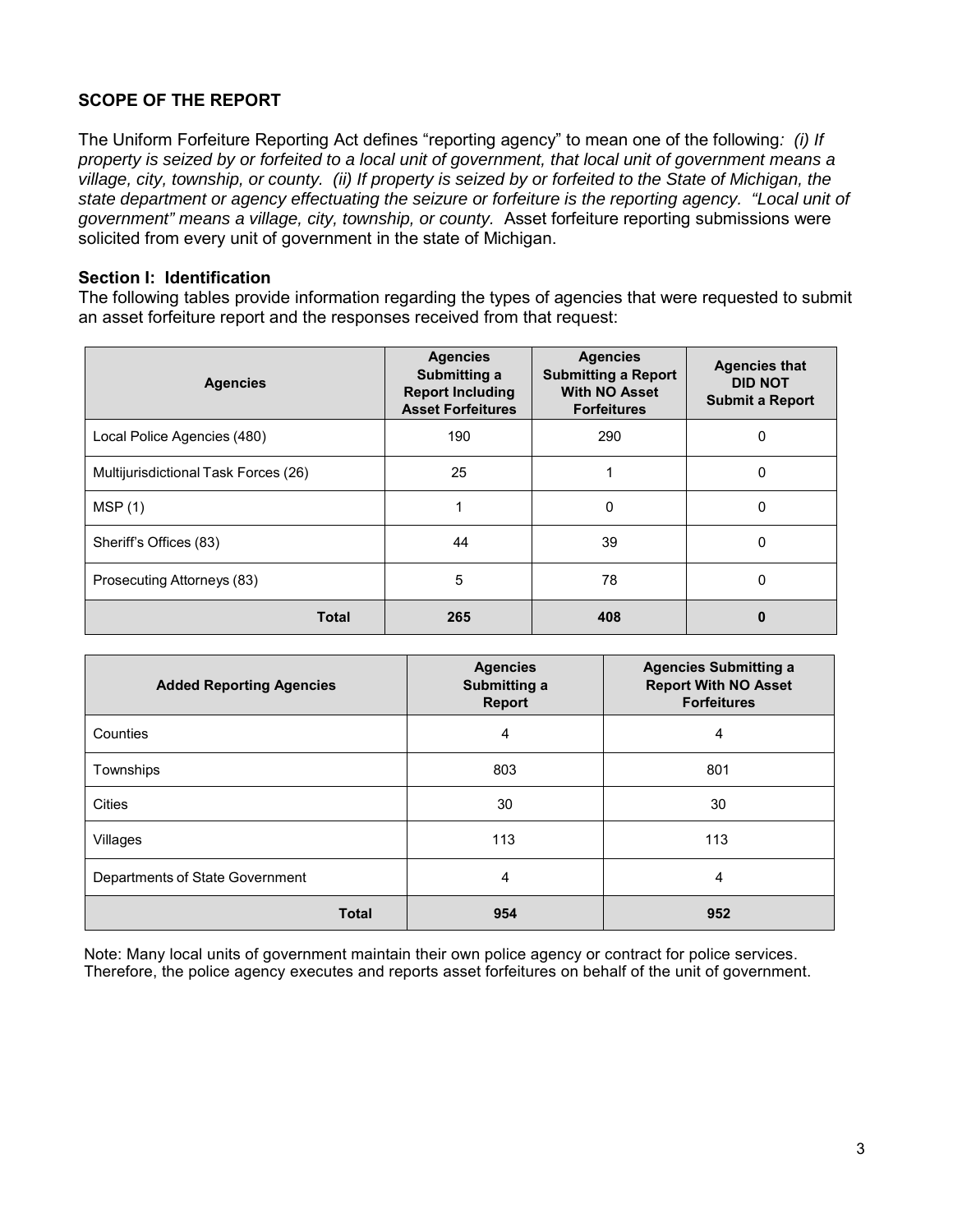#### **Section A: Number of Forfeiture and Public Nuisance Proceedings MCL 28.112(1)(a) – (f)**

| <b>Proceedings</b> | <b>Forfeiture and Public Nuisance Proceedings</b>                            |
|--------------------|------------------------------------------------------------------------------|
| 1,782              | A1. Forfeiture Proceedings Instituted in Circuit Court                       |
| 1.387              | A2. Forfeiture Proceedings Concluded in Circuit Court                        |
| 455                | A3. Forfeiture Proceedings Pending in Circuit Court                          |
| 4.979              | A4. Forfeitures Effectuated Without a Forfeiture Proceeding in Circuit Court |
| 2,258              | A5. Forfeiture Proceedings Concluded by Agreement                            |
| 63                 | A6. Public Nuisance Proceedings                                              |

#### **Section B: Inventory of Property Received by the Reporting Agency MCL 28.112(1)(g)**

This table includes all items seized, or seized and forfeited, during the reporting period.

| <b>Units</b> | <b>Inventory of Property Received</b>                                             |
|--------------|-----------------------------------------------------------------------------------|
| 8            | B1. Residential Real Property: Number of residential real property units received |
| 2            | B2. Industrial or Commercial Real Property: Number of units received              |
| 0            | B3. Agricultural Real Property: Number of units received                          |
| 11,843,061   | B4. Money: Dollar amount of all money received                                    |
| 131          | B5. Negotiable Instruments and Securities: number of units seized                 |
| 711          | B6. Weapons: Number of weapons received                                           |
| 7,999        | B7. Motor Vehicles and Other Conveyances: Number of units received                |
| 16,827       | B8. Other Personal Property of Value: Number of other items of value seized       |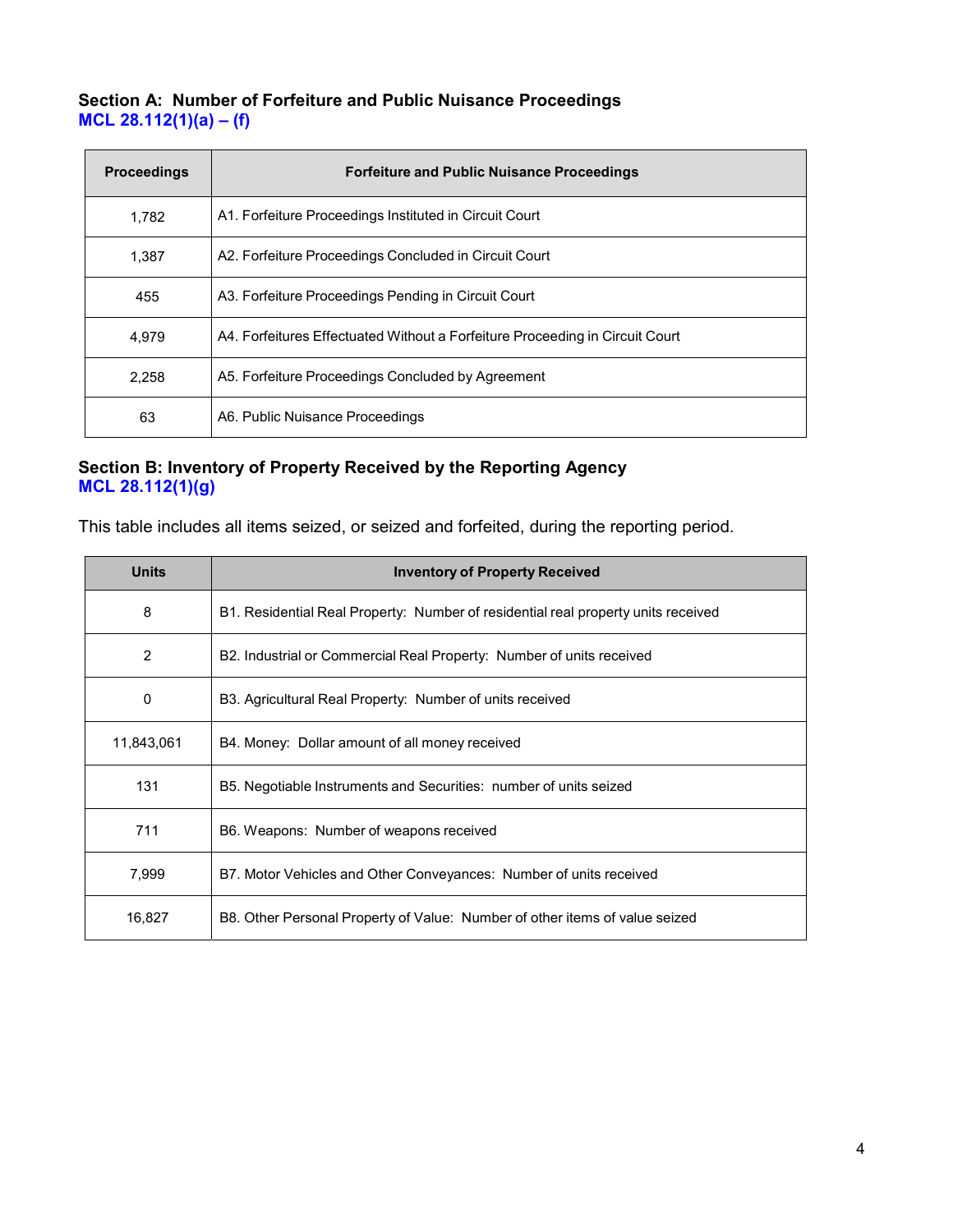#### **Section C: Description of Property MCL 28.112(1)(h)**

Each property inventoried in Section B that has been finalized for purposes of appeal is further described in the tables that follow. Requirements C1-C4 are on file; however, they represent over 6,600 unique entries which are not conducive to summarization.

- C1. Case number or other number assigned by the reporting agency that identifies the forfeiture.
- C2. Description of the property (e.g., residential real property address; legal description of agricultural property; vehicle identification number; make, model, and serial number of a firearm).
- C3. Date the property was seized.
- C4. Date the property was ordered forfeited or disposed of.
- C5. Final disposition of property.
- C6. Estimated value of the property.

| <b>Items</b> | <b>Disposition of Property Received</b> | <b>Value of Property Received</b> |
|--------------|-----------------------------------------|-----------------------------------|
| 171          | Destroyed                               | \$12,081                          |
| 7            | Donated                                 | \$2,565                           |
| 3,064        | Retained by agency                      | \$4,695,580                       |
| 438          | Sale pending                            | \$802,213                         |
| 2,917        | Sold                                    | \$2,662,785                       |
| 65           | Dispositions not answered               | \$418,684                         |

Note: Some reporting agencies' inventory reports were incomplete and were returned to those reporting agencies for correction. Corrected inventory reports have not been returned and are, therefore, not included in the table above. Net proceeds of those agencies are, however, included in Section D (page 11).

C7. The violation or nuisance alleged to have been committed for which forfeiture is authorized.

#### **Asset Forfeitures by Section of Law**

| <b>Section of Law</b>                                                    | <b>Number of Forfeitures</b> |
|--------------------------------------------------------------------------|------------------------------|
| Public Health Code, MCL 333.7521-333.7533 (Controlled Substances)        | 5.558                        |
| Identity Theft Protection Act, MCL 445.79d (Identity Theft)              | 55                           |
| Revised Judicature Act of 1961, MCL 600.3801-600.38340 (Public Nuisance) | 946                          |
| Revised Judicature Act of 1961, MCL 600.4701-600.4709 (Omnibus)          | 67                           |
| No Answer/Not Identified                                                 | 36                           |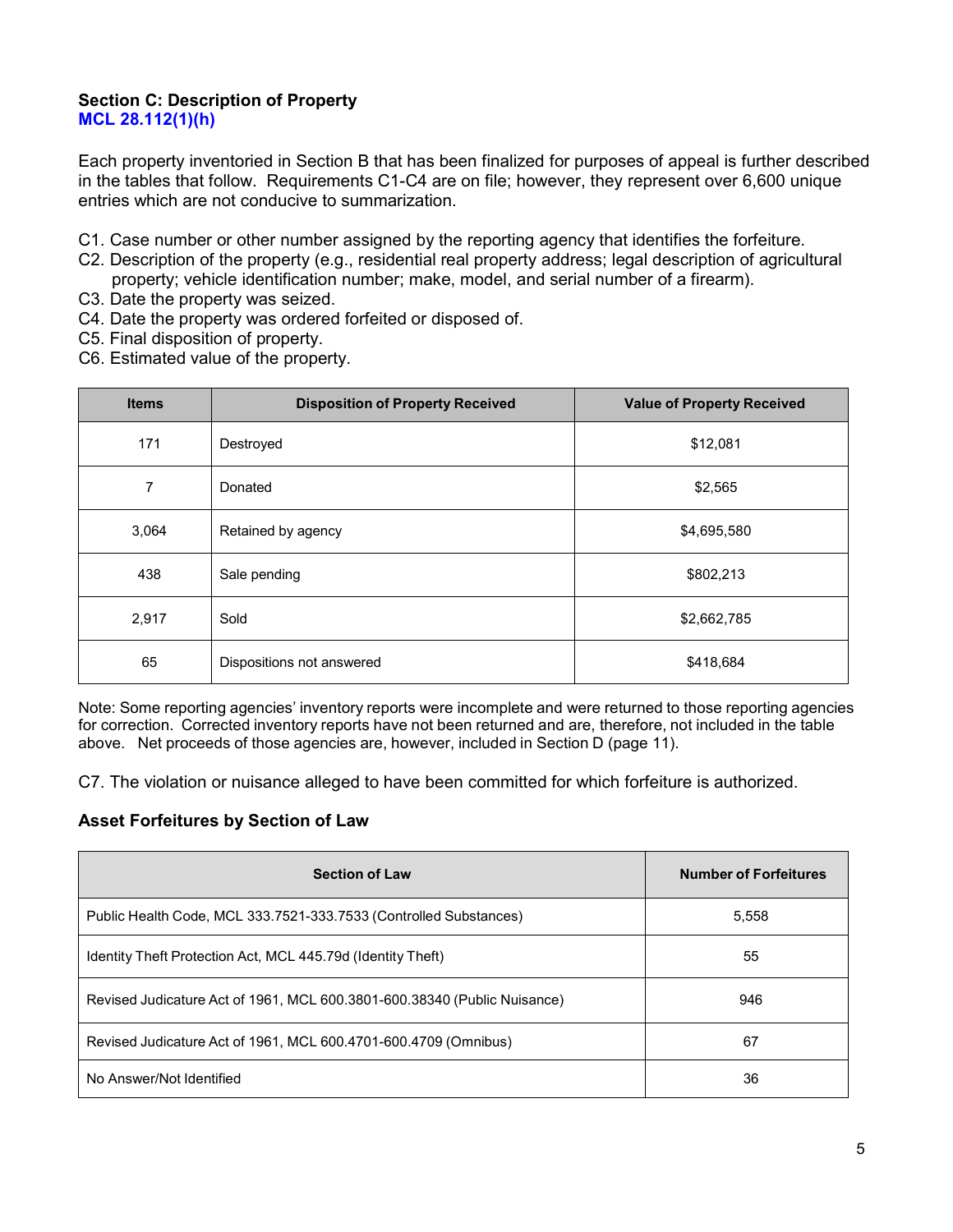### **Asset Forfeitures by Specific Violations**

| <b>Instances</b> | <b>Specific Violation of Public Health Code</b>                                                                                   |
|------------------|-----------------------------------------------------------------------------------------------------------------------------------|
| 18               | 333.74012A1, Controlled substance - Delivery/manufacture - Narcotic or cocaine 1000 or more grams                                 |
| 25               | 333.74012A2, Controlled substance - Delivery/manufacture - Narcotic or cocaine 450 to 999 grams                                   |
| 96               | 333.74012A3, Controlled substance - Delivery/manufacture - Narcotic or cocaine 50 to 449 grams                                    |
| 1,054            | 333.74012A4, Controlled substance - Delivery/manufacture - Narcotic or cocaine less than 50 grams                                 |
| 178              | 333.74012B1, Controlled substance - Delivery/manufacture - Methamphetamine/ecstasy                                                |
| 120              | 333.74012B-A, Controlled substance - Delivery/manufacture - Schedules 1, 2, and 3 except marihuana and<br>cocaine                 |
| 6                | 333.74012B-B, Controlled substance - Delivery/manufacture - Substance added to Schedules 1, 2, and 3 by<br>Board of Pharmacy rule |
| 21               | 333.74012C-A, Controlled substance - Delivery/manufacture - Schedule 4                                                            |
| 4                | 333.74012D, Controlled substance - Delivery/manufacture - Schedule 5                                                              |
| 22               | 333.74012D1, Controlled substance - Delivery/manufacture 45 kilograms of marihuana or 200 or more plants                          |
| 151              | 333.74012D11, Controlled substance - Delivery/manufacture 5 to 45 kilograms of marihuana or 20 to 200 plants                      |
| 845              | 333.74012D3, Controlled substance - Delivery/manufacture marihuana                                                                |
| $\overline{7}$   | 333.74012F, Prescription forms - Manufacture/deliver                                                                              |
| 76               | 333.7401A, Controlled substance - Delivery to commit criminal sexual conduct                                                      |
| 9                | 333.7401C2A, Controlled substance - Operating/maintaining a laboratory                                                            |
| 13               | 333.7401C2F, Controlled substance - Operating/maintaining a laboratory involving methamphetamine                                  |
| 5                | 333.74022A, Controlled substance - Creation/delivery counterfeit substance -<br>narcotic/methamphetamine/ecstasy                  |
| 7                | 333.74022B, Controlled substance - Creation/delivery of counterfeit substance - Schedules 1, 2, or 3                              |
| 17               | 333.74022E, Controlled substance - Creation/delivery of an analogue                                                               |
| 2                | 333.74032A1, Controlled substance - Possession of cocaine, heroin or another narcotic - 1000 or more grams                        |
| 12               | 333.74032A2, Controlled substance - Possession of cocaine, heroin, or another narcotic - 450 to 999 grams                         |
| 85               | 333.74032A3, Controlled substance - Possession of cocaine, heroin, or another narcotic - 50 to 449 grams                          |
| 118              | 333.74032A4, Controlled substance - Possession of cocaine, heroin, or another narcotic - 25 to 49 grams                           |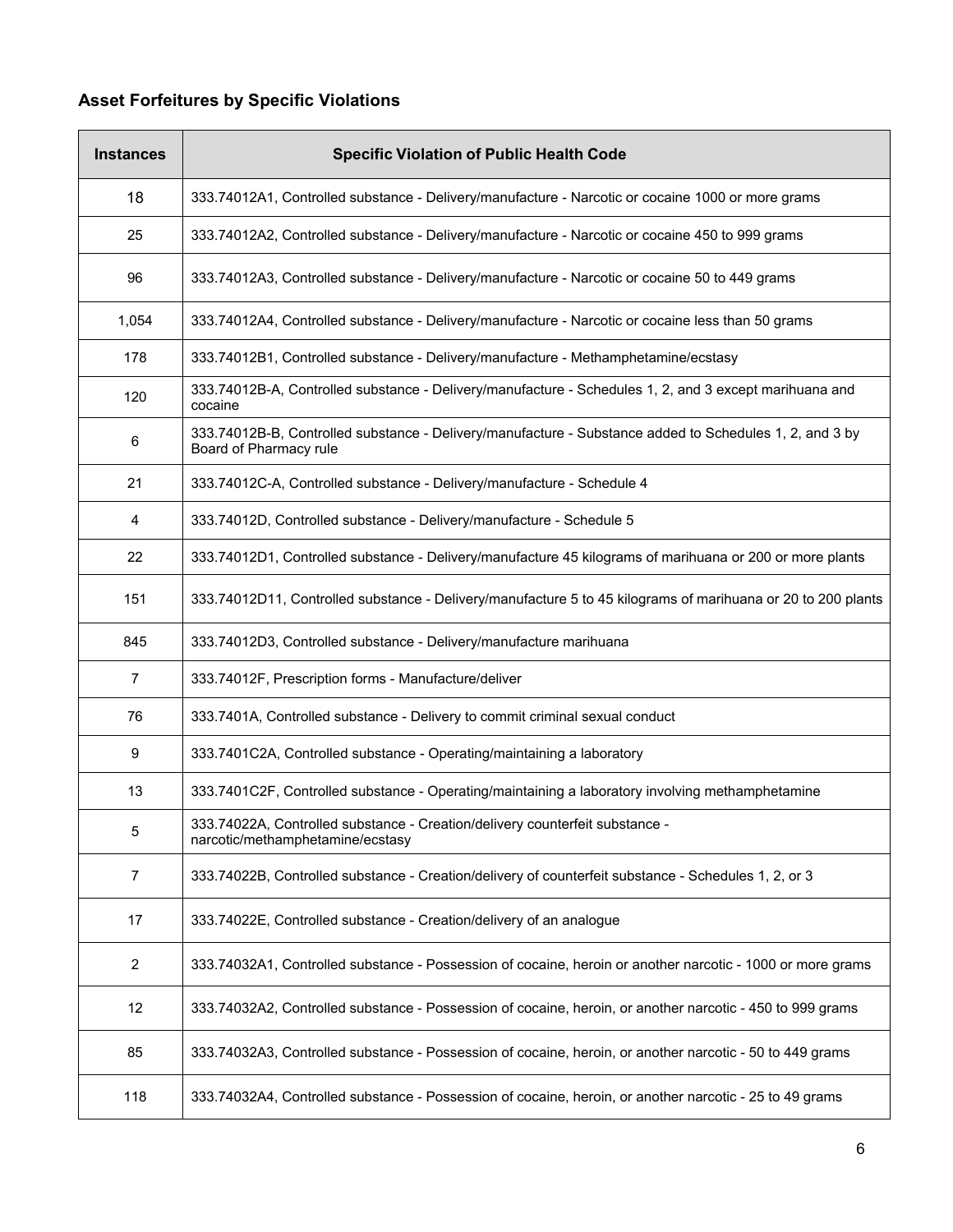| <b>Instances</b> | Specific Violation of Public Health Code (Cont'd.)                                                                                   |
|------------------|--------------------------------------------------------------------------------------------------------------------------------------|
| 1,306            | 333.74032A5, Controlled substance - Possession of cocaine, heroin or another narcotic - Less than 25 grams                           |
| 100              | 333.74032B1, Controlled substance - Possession of methamphetamine/ecstasy                                                            |
| 288              | 333.74032B-A, Controlled substance - Possession of analogues                                                                         |
| 11               | 333.74032B-B, Controlled substance - Possession of substance added to Schedules 1, 2, 3, or 4 by Board of<br>Pharmacy rule           |
| 11               | 333.74032C-A, Controlled substance - Possession of Schedule 5 or LSD, peyote, mescaline, psilocybin, etc.                            |
| 6                | 333.74032C-B, Controlled substance - Possession substance added to Schedule 5 by Board of Pharmacy Rule                              |
| 519              | 333.74032D, Controlled substance - Possession of marihuana                                                                           |
| $\overline{c}$   | 333.74032F, Prescription forms - Possession                                                                                          |
| 5                | 333.74042A, Controlled substance - Use of narcotic/cocaine/methamphetamine/ecstasy                                                   |
| 16               | 333.74042B, Controlled substance - Use                                                                                               |
| $\overline{2}$   | 333.74042C, Controlled substance - Use of Schedule 5 or LSD, peyote, mescaline, psilocybin, etc.                                     |
| 5                | 333.74042D, Controlled substance - Use of marihuana                                                                                  |
| 4                | 333.7405B, Controlled substance - Manufacture/distribute outside license                                                             |
| 131              | 333.7405D, Controlled substance - Maintaining a drug house                                                                           |
| 1                | 333.74071B, Controlled substance - Use of a fictitious license number                                                                |
| $\boldsymbol{2}$ | 333.7407A1-A, Controlled substance - Attempt - Felony                                                                                |
| 75               | 333.7407A1-C, Controlled substance - Attempt - Misdemeanor                                                                           |
| 1                | 333.7407A-B, Controlled substance - Attempt - High misdemeanor                                                                       |
| 1                | 333.74102, Controlled substance - Distribution without remuneration - Marijuana                                                      |
| 1                | 333.74103, Controlled substance - Possession with intent to deliver on school property - Narcotic or cocaine -<br>Less than 50 grams |
| 3                | 333-74101-A, Controlled substance - Delivery to minor - Narcotic or cocaine - less than 50 grams                                     |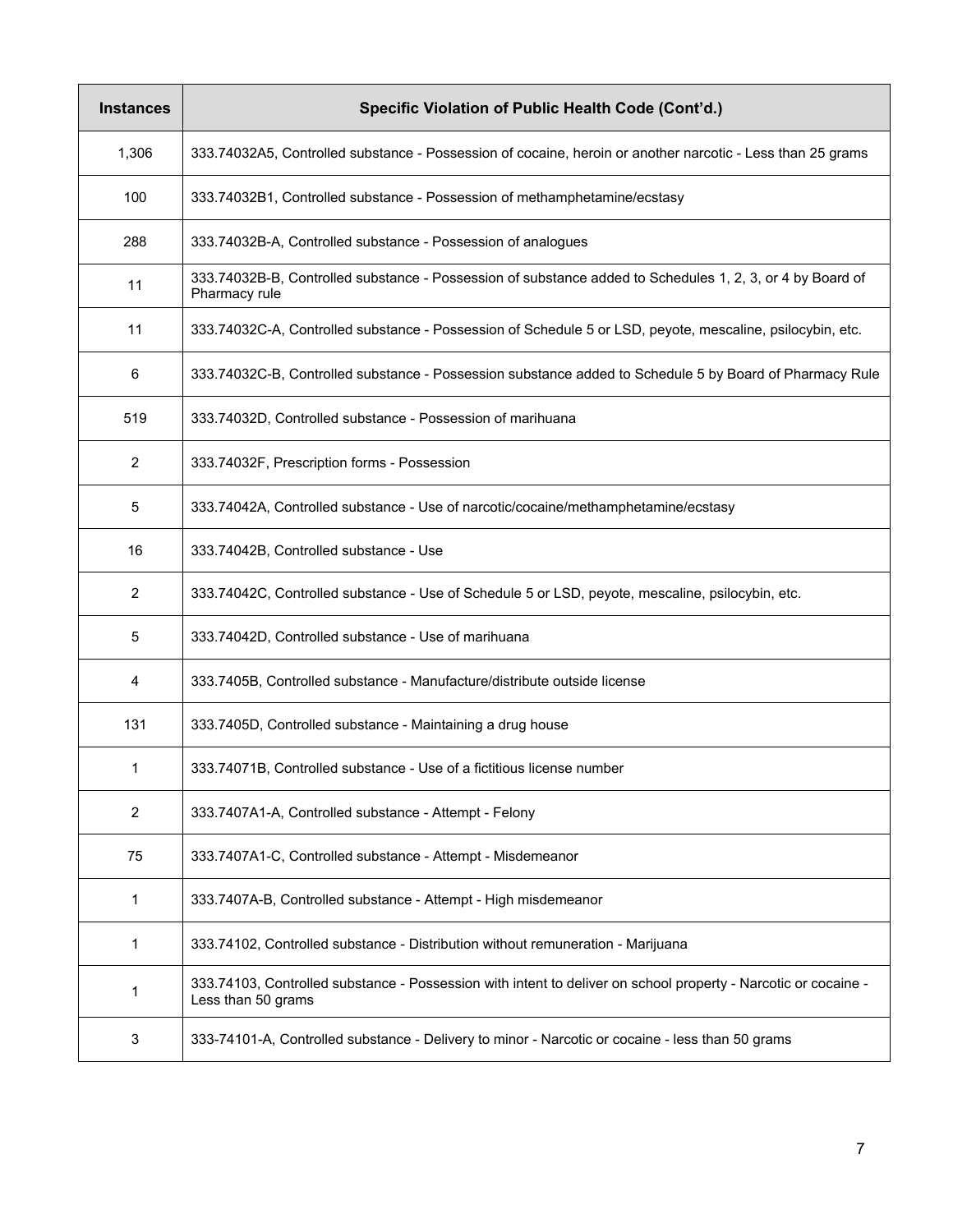| <b>Instances</b> | Specific Violation of Public Health Code (Cont'd.)                                                           |
|------------------|--------------------------------------------------------------------------------------------------------------|
| 9                | 333.74104-A, Controlled substance - Possession on school property - Narcotic or cocaine - Less than 25 grams |
|                  | 333.74104-D. Controlled substance - Possession on school property - Marihuana                                |
|                  | 333.7417, Controlled substance - Selling falsely represented products                                        |
| 2                | 333.7453, Controlled substance - Sale of paraphernalia                                                       |
| 4                | 333.7455, Controlled substance - Sale of paraphernalia to minor                                              |
| 155              | Not Answered/Left Blank as unspecified violations of the public health code                                  |

| <b>Instances</b> | <b>Specific Identity Theft Violations</b>                                                                                     |
|------------------|-------------------------------------------------------------------------------------------------------------------------------|
| 18               | 445.65, Identity Theft                                                                                                        |
| 0                | 445.65-A, Identity Theft - Second offense                                                                                     |
| 37               | 445.67-A, Personal identifying information - Obtain/possess/transfer with intent to commit identity theft - Second<br>offense |
| 0                | Unspecified/unanswered violations of Identity Theft Protection Act - MCL 445.79d                                              |

| <b>Instances</b> | <b>Specific Nuisance Violations</b>                                                                                                                                                                                                                           |
|------------------|---------------------------------------------------------------------------------------------------------------------------------------------------------------------------------------------------------------------------------------------------------------|
| 14               | Property was used by, or kept for the use of prostitutes or other disorderly persons                                                                                                                                                                          |
| $\overline{4}$   | Property was used for conduct prohibited by MCL 750.462a to MCL 750.462h - Human trafficking                                                                                                                                                                  |
| 878              | Property was used for the purpose of lewdness, assignation, prostitution, or gambling                                                                                                                                                                         |
| 44               | Property was used for the unlawful manufacture, transporting, sale, keeping for sale, bartering, or furnishing of<br>vinous, malt, brewed, fermented, spirituous, or intoxicating liguors or mixed liguors or beverages, any part of<br>which is intoxicating |
|                  | Property was used to facilitate armed violence in connection with the unlawful use of a firearm or other<br>dangerous weapon                                                                                                                                  |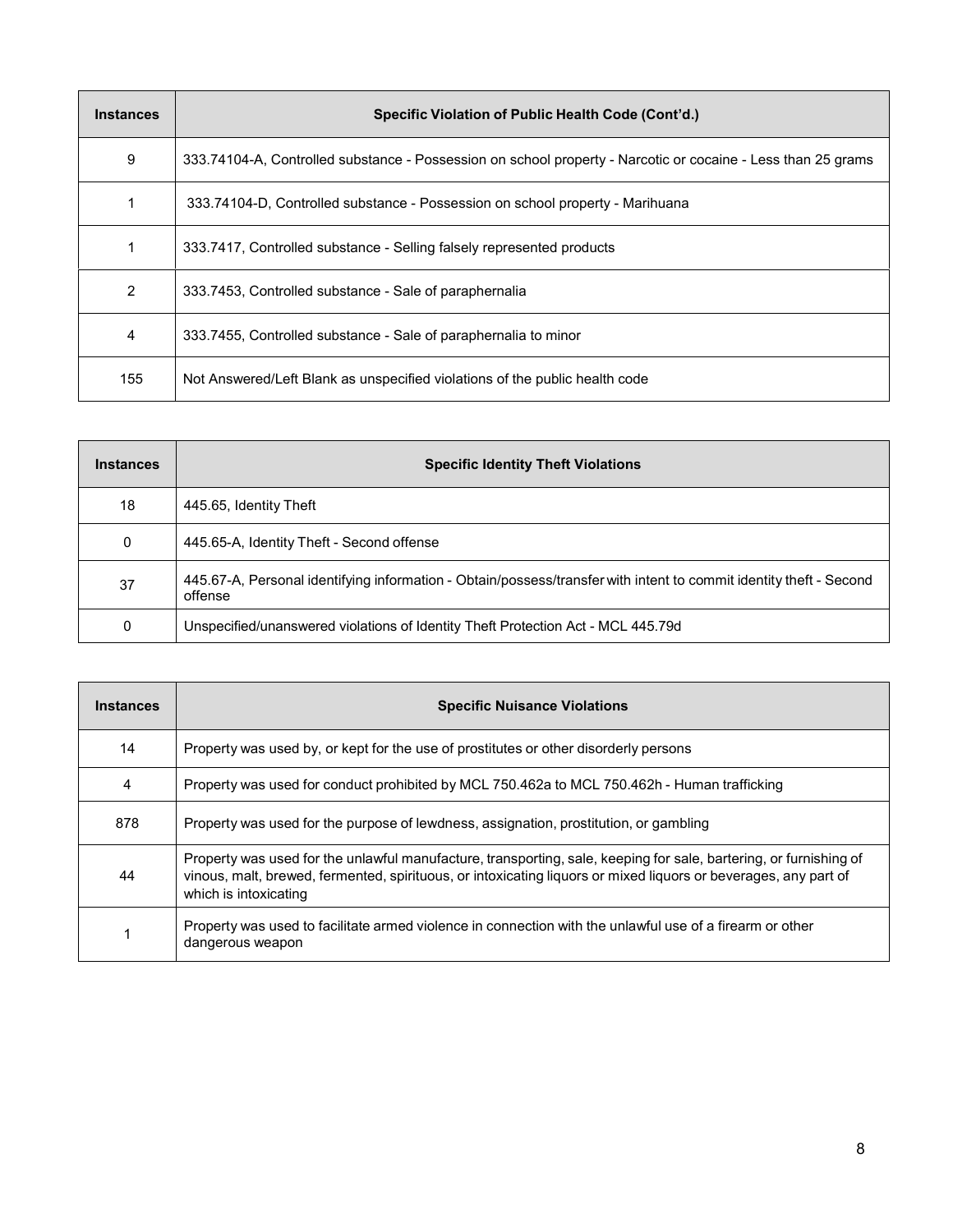| <b>Instances</b> | <b>Specific Violations of Omnibus Act</b>                                                                                             |
|------------------|---------------------------------------------------------------------------------------------------------------------------------------|
| 1                | 750.110, Breaking and entering - A building with intent                                                                               |
| 2                | 750.110A3, Home invasion - Second degree                                                                                              |
| $\overline{7}$   | 750.145C2, Child sexually abusive activity                                                                                            |
| $\overline{2}$   | 750.157Q, Financial transaction device - Illegal sale/use                                                                             |
| 2                | 750.157R, Financial transaction device - Forgery, alteration, or counterfeiting                                                       |
| 2                | 750.2241-A, Weapons - Dangerous weapon - Miscellaneous                                                                                |
| 2                | 750.224A, Weapons - Taser - Possession or sale of                                                                                     |
| 8                | 750.224F, Weapons - Firearms - Possession by felon                                                                                    |
| 1                | 750.249, Uttering and publishing                                                                                                      |
| 1                | 750.251, Forgery - Bank bills/promissory notes                                                                                        |
| 1                | 750.254, Uttering and publishing - Possession of counterfeit bank, state, or municipal bills                                          |
| 1                | 750.274, Fraud - Purchasing/collecting on fraudulent financial document                                                               |
| 2                | 750.3565, Larceny - Less than \$200.00                                                                                                |
| 4                | 750.459, Prostitution/transporting person                                                                                             |
| 8                | 750.520D, Criminal sexual conduct - Third degree                                                                                      |
| 3                | 750.529, Robbery - Armed                                                                                                              |
| 5                | 750.5352A, Stolen property - Receiving and concealing - \$20,000.00 or more                                                           |
| 1                | 750.5352B, Stolen property - Receiving and concealing - \$1,000.00 or more but less than \$20,000.00 - Third<br>or subsequent offense |
| 5                | 750.5353A, Stolen property - Receiving and concealing - \$1,000.00 or more but less than \$20,000.00                                  |
| 1                | 750.5355, Stolen property - Receiving and concealing - Less than \$200.00                                                             |
| 1                | 752.7973E, Computers - Using to commit a crime - 10 years or more but less than 20 years                                              |
| $\overline{7}$   | Unspecified/unanswered violations classified as Omnibus Act                                                                           |
| 13               | 750.5353A, Stolen property - Receiving and concealing - \$1,000.00 or more but less than \$20,000.00                                  |
| 3                | 752.7973A, Computers - Using to commit a crime - 1 year or less                                                                       |
| 12               | Unspecified/unanswered violations classified as Omnibus Act                                                                           |
|                  |                                                                                                                                       |

| <b>Instances</b> | <b>Other Entries</b>                                       |
|------------------|------------------------------------------------------------|
| 36               | Entries with no violation entered for the reported seizure |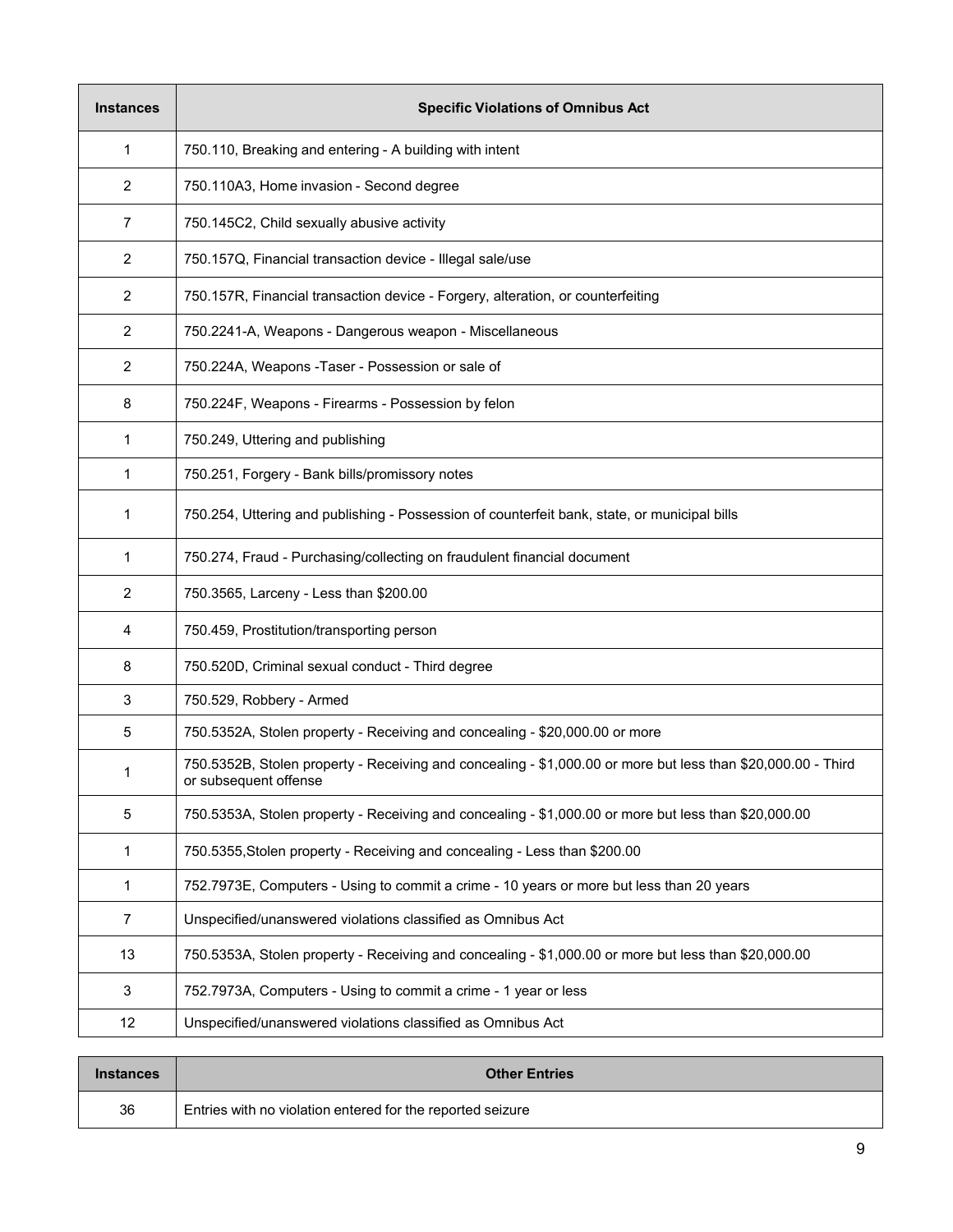C8. Whether any person was charged with the violation for which the forfeiture was authorized. If yes, whether that person was convicted, not convicted, or the charge is still pending.

| <b>Number</b> | <b>Charged, if yes Convicted?</b>                                           |
|---------------|-----------------------------------------------------------------------------|
| 228           | Cooperated/assisted law enforcement to avoid criminal charges *             |
| 736           | Not charged with a violation for which forfeitures were authorized          |
| 2,368         | Charged with a violation - Charges Still Pending                            |
| 2,876         | Charged and Convicted for Violation for which Forfeiture was Authorized     |
| 220           | Charged but not Convicted for Violation for which Forfeiture was Authorized |
| 170           | Charged but Conviction Status Not Answered in Survey                        |
| 68            | Neither Charge or Conviction Status Answered in Survey                      |

\* Many persons accused of crimes cooperated with authorities, resulting in criminal charges not being pursued. This category was added this year for tracking.

C9. Whether any person claimed an interest in the property and the number of claimants to the property.

| <b>Number</b> | Number of Persons Claiming an Interest in the Property |
|---------------|--------------------------------------------------------|
| 4,606         | 0 Persons Claimed an Interest in the Property          |
| 1,875         | 1 Person Claimed an Interest in the Property           |
| 44            | 2 Persons Claimed an Interest in the Property          |
| 3             | 3 Persons Claimed an Interest in the Property          |
| 2             | 4 Persons Claimed an Interest in the Property          |
| 136           | Not Answered                                           |

C10. Whether the forfeiture resulted from an adoptive seizure.

| <b>Number</b> | Did the Forfeiture Result from an Adoptive Seizure |
|---------------|----------------------------------------------------|
| 351           | Yes                                                |
| 6,131         | No                                                 |
| 184           | Not Answered                                       |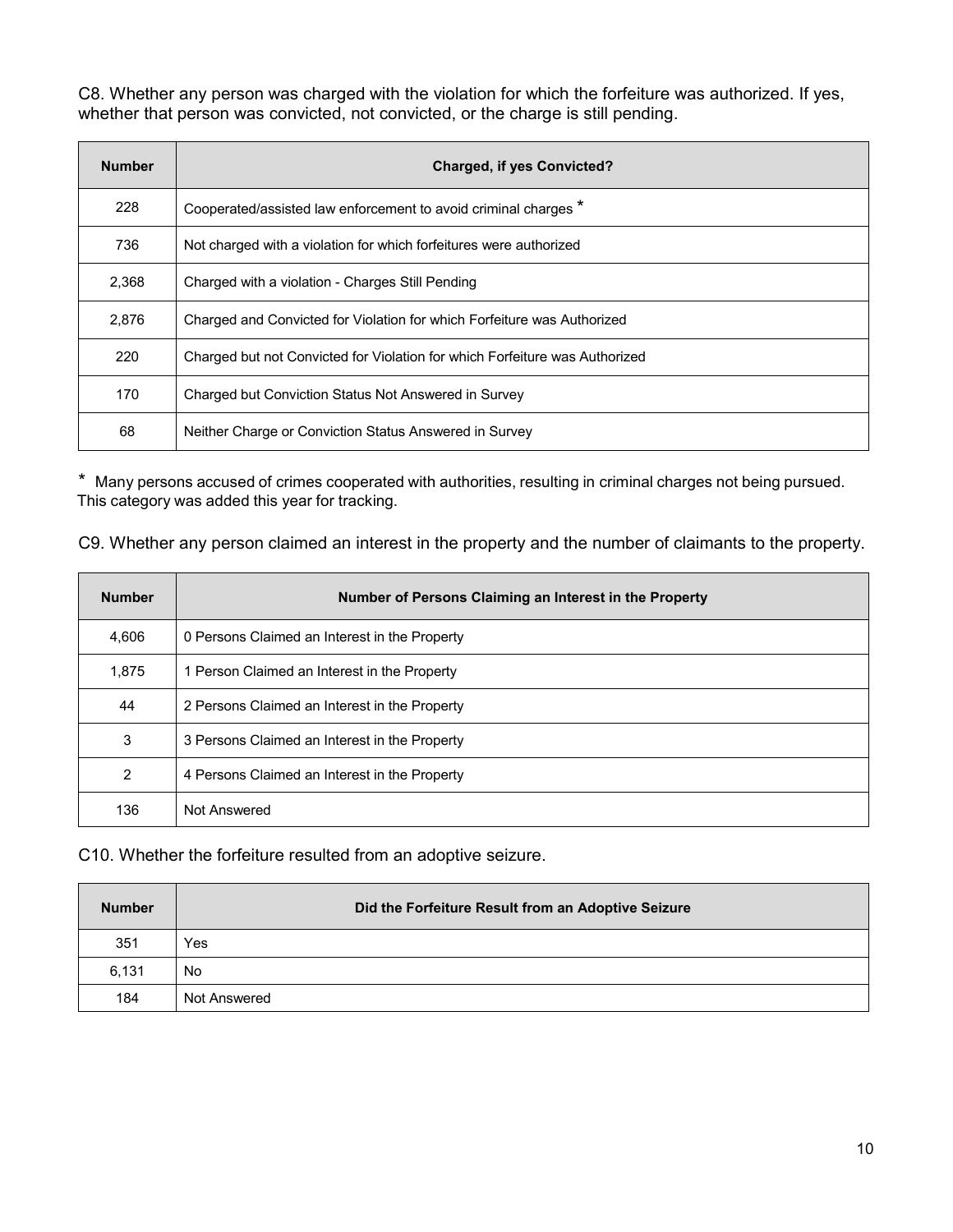C11. Whether the property was seized pursuant to a search warrant, arrest warrant, or search incident to arrest.

| <b>Number</b> | Search Warrant, Arrest Warrant, or Search Incident to Arrest |
|---------------|--------------------------------------------------------------|
| 2,090         | Search Warrant                                               |
| 85            | <b>Arrest Warrant</b>                                        |
| 2,740         | Search Incident to Arrest                                    |
| 1,750         | No Warrant                                                   |

C12. Whether a controlled substance was found in the course of the investigation that resulted in the forfeiture of the property.

| <b>Number</b> | Controlled Substance Found in the Course of the Investigation |
|---------------|---------------------------------------------------------------|
| 5,391         | Yes                                                           |
| 1,266         | No                                                            |
| 9             | Not Answered                                                  |

#### **Section D: Net Total Proceeds MCL 28.112(1)(i)**

Report the net total proceeds of all property forfeited through actions instituted by the reporting agency that the reporting agency is required to account for and report to the state treasurer.

| Amount       | <b>Net Total Proceeds</b>                                                      |
|--------------|--------------------------------------------------------------------------------|
| \$13,137,829 | Net Total Proceeds reported to MSP for January 1, 2017, thru December 31, 2017 |

Note: This report includes only the net proceeds of property that was seized on or after the effective date of the act and forfeited during the reporting period.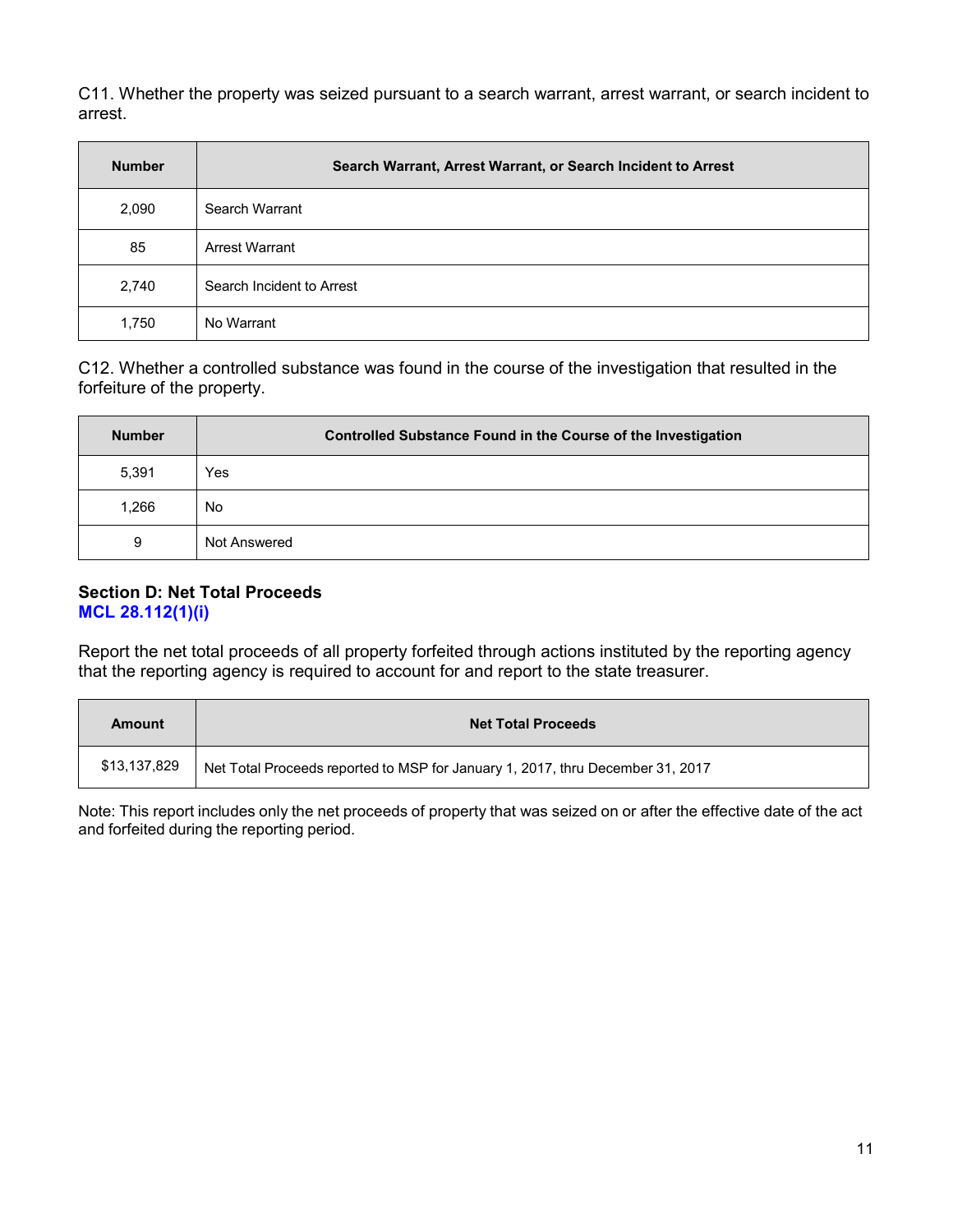#### **Section E: Forfeiture Proceedings under the Public Health Code MCL 28.112(1)(j)(i)**

The reporting agencies were requested to report the use of asset forfeiture funds as a percentage of the agency's total expenditures of asset forfeiture funds in 13 broad categories: personnel, overtime, vehicles, equipment, federal grant match, informant fees, buy money, training, crime prevention and public outreach, animal expenses, supplies and materials, non-profit organizations, and other expenses.

| <b>Expenditure of Funds</b>              |            |  |
|------------------------------------------|------------|--|
| Category                                 | Percentage |  |
| Personnel                                | 8.5%       |  |
| Overtime                                 | 2.5%       |  |
| Vehicles                                 | $9.0\%$    |  |
| Equipment                                | 36.0%      |  |
| <b>Federal Grant Match</b>               | 1.0%       |  |
| Informant Fees                           | 1.0%       |  |
| <b>Buy Money</b>                         | 4.0%       |  |
| Training                                 | 5.0%       |  |
| Crime Prevention/Public Outreach<br>3.0% |            |  |
| 2.0%<br>Animal Expenses                  |            |  |
| <b>Supplies and Materials</b><br>7.0%    |            |  |
| Shared with Other Agencies               | 3.0%       |  |
| 1.0%<br>Non-profit Organizations         |            |  |
| 17.0%<br>Other                           |            |  |
| TOTAL                                    | 100.0%     |  |

The following are examples of reported expenditures by category:

**Personnel:** Asset forfeiture funds are used to fund community policing officers, multijurisdictional drug team personnel, local and county agency drug team personnel, and civilian personnel.

**Overtime**: Drug investigations are often initiated in the late evening/early morning hours. Certified methamphetamine laboratory responders, raid entry teams, and canine handlers are examples of frequently used personnel that require overtime payment.

**Vehicles**: The increasing cost of vehicles has been a major factor in increased police department operating cost budgets. The use of asset forfeiture funds has offset some of these costs.

**Equipment:** Law enforcement is seeing rapid changes in technology to assist agencies in working more efficiently and effectively. Records management systems, mobile data terminals, live stream video, and evidence collection enhancements are examples of expenditures from this category.

**Federal Grant Match:** Grant matching funds help increase the number of investigators and prosecutors dedicated to drug enforcement. Multijurisdictional task forces rely heavily on federal funds to operate and most of these funds require a cash match.

**Informant Fees:** Asset forfeiture funds are used for informant fees to assist in solving complex drug investigations.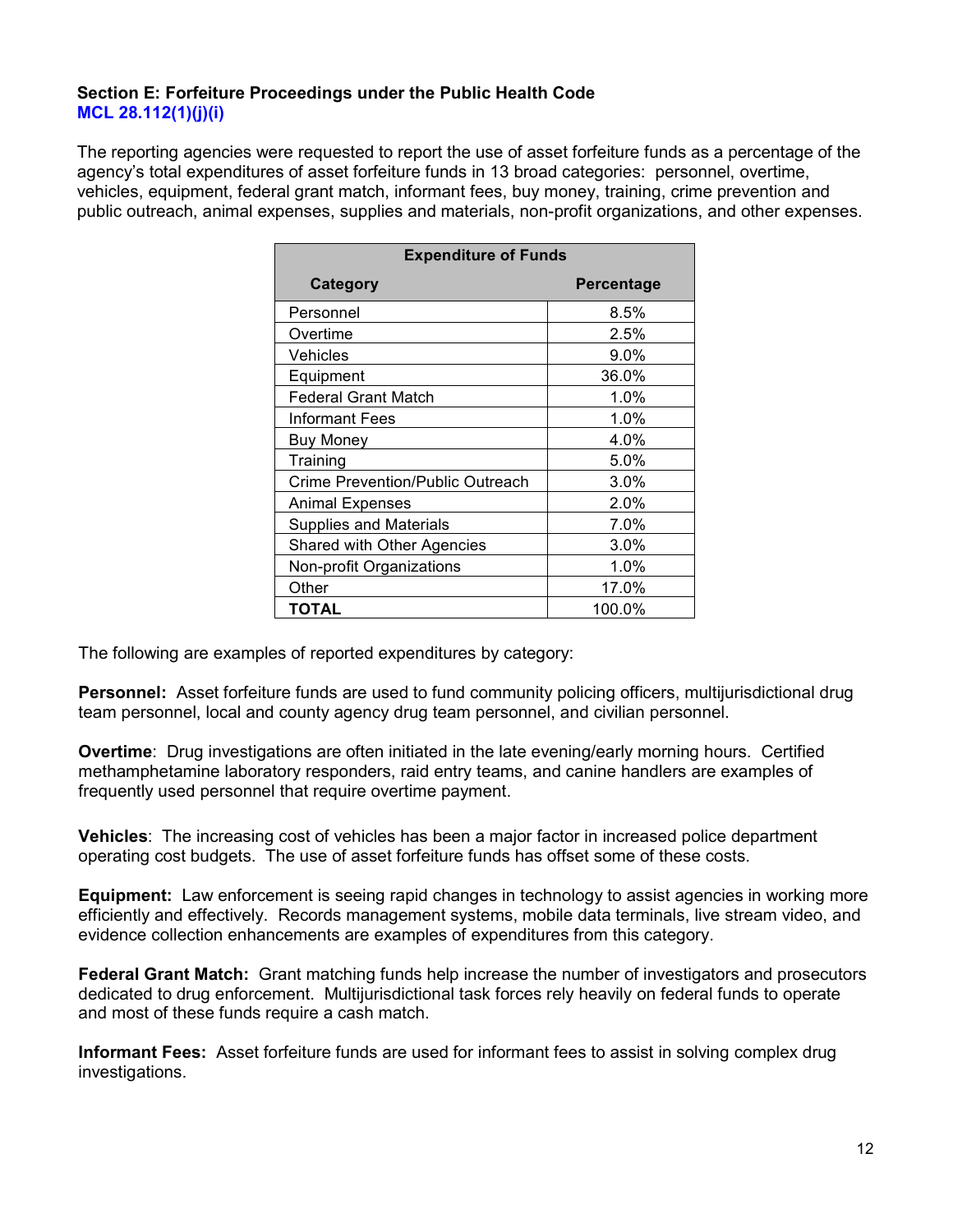**Buy Money:** Assembling cases against drug traffickers requires resources for undercover agents to conduct drug purchases, often over a period of time. Enforcement budgets may be inadequate for this expenditure. Asset forfeiture funds fill this gap and provide needed resources, especially for smaller law enforcement agencies.

**Training:** The majority of sworn personnel assigned to multijurisdictional task forces require formal narcotics investigative training. Law enforcement agencies are providing more training for personnel to keep current with new technological advances. Asset forfeiture funds can assist agencies with these costs.

**Crime Prevention and Public Outreach:** Law enforcement agencies are providing education and awareness programs throughout the state. These efforts may include presentations to schools and community groups.

**Animal Expenses:** Canines have proven to be a valuable asset to law enforcement. Law enforcement agencies and one multijurisdictional task force reported spending asset forfeiture funds on medical and maintenance costs for their canine programs.

**Supplies and Materials:** Supplies and materials are considered operational items that cost under \$5,000, including computers, copier leases, cellular telephones, and vehicle/building maintenance. Materials and supplies utilized by multijurisdictional task force personnel are not normally provided for in a participating agency's budget so multijurisdictional task forces often use asset forfeiture funds to support their supplies and materials expenditures.

**Shared with Other Agency:** Some forfeitures result from joint investigations or multijurisdictional task force investigations. Therefore proceeds are shared among participating agencies.

**Non-profit Organizations:** Many local police agencies and county sheriff's offices reported contributing a percentage of their asset forfeiture funds to local crime alert organizations as allowed by MCL 333.7524(1)(b)(ii).

**Other:** Expenditures reported in this category were utilized for building/utility costs for narcotics unit operations, cellular telephone bills, global positioning tracker services, extradition costs, drug awareness kits, vehicle purchases, off-site storage units for toxic materials, dispatching consortium fees, aviation fees, and evidence collection materials.

#### **F: Donated Grow Lights and Scales MCL 28.112(1)(j)(ii)**

#### **Distribution to Schools**

MCL 333.7524(2) allows for the donation of forfeited lights for plant growth or scales to elementary schools, secondary schools, and institutions of higher education.

|         | <b>Lights and Scales Donated</b>              |
|---------|-----------------------------------------------|
| 24      | Number of Lights for Plant Growth             |
| 31      | Number of Scales                              |
| 6       | Number of Schools Receiving Donated Equipment |
| \$2,343 | Total Cash Value of Lights and Scales         |